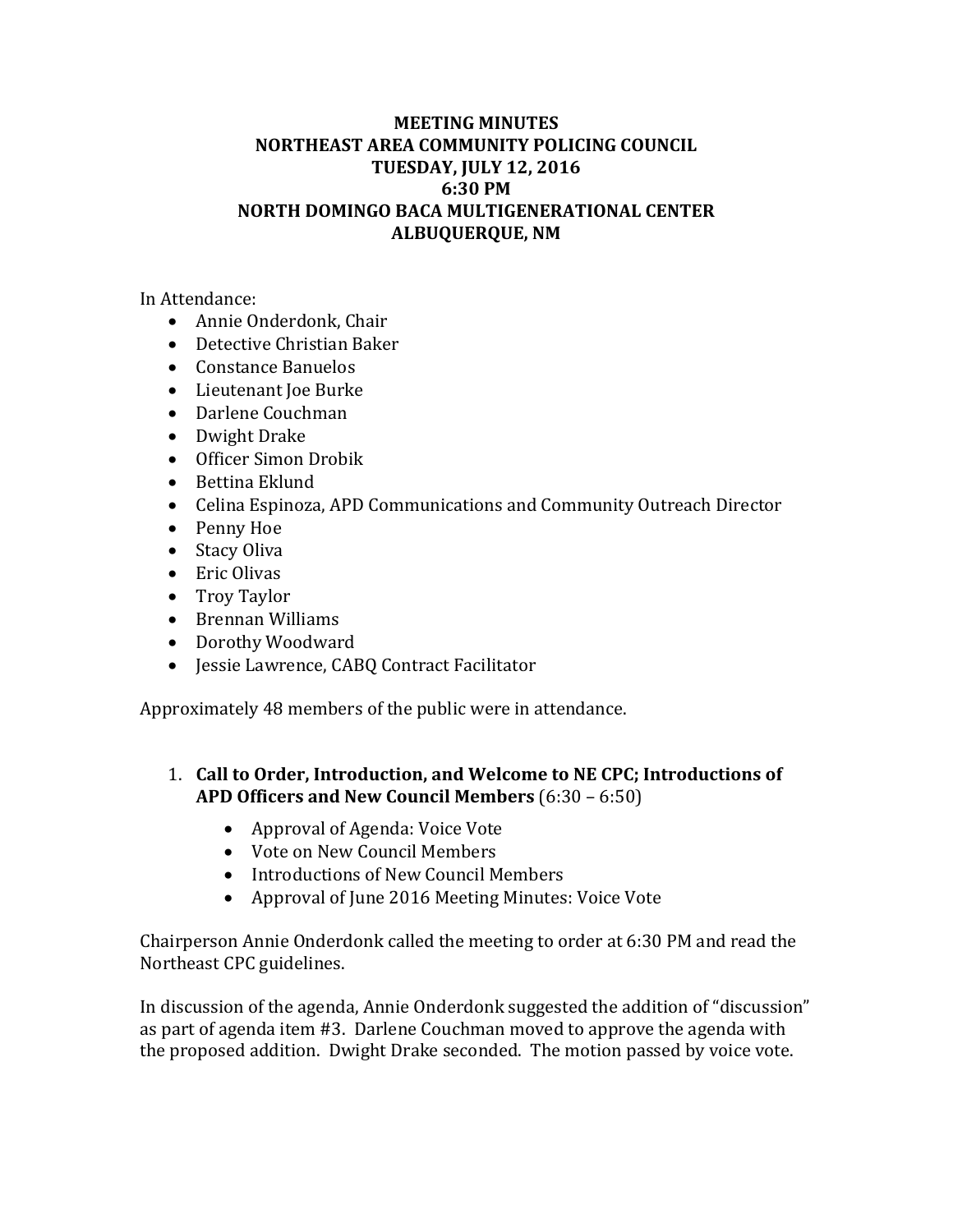Penny Hoe noted several corrections to the June 2016 meeting minutes. First, the header should include the correct date, June 14, 2016. Second, minutes should note that approximately 17 members of the public were in attendance. Third, Penny Hoe made the motion to vote by paper ballot on Troy L. Taylor as a new member of the NE CPC. Darlene Couchman moved to approve the minutes with these corrections. Annie Onderdonk seconded. The motion passed by voice vote.

Penny Hoe made a motion to vote by paper ballot on Bettina Eklund, Stacy Oliva, Eric Olivas, Brennan Williams, and Dorothy Woodward as new members of the NE CPC. (See Attachment A.) Darlene Couchman seconded. The motion passed unanimously. Via paper ballot, CPC council members voted unanimously to approve Brennan Williams and Stacy Oliva as voting board members, and Bettina Eklund, Eric Olivas, and Dorothy Woodward as non-voting board members who will be eligible to vote as soon as their background checks and ride-alongs have been completed. 

The five new board members introduced themselves to the meeting participants and spoke about their background and goals for their terms on the NE CPC.

2. **Monthly Report of NE CPC Ad Hoc Committee**: Janet Butts, Facilitator  $(6:50 - 7:00)$ 

There was no report for July.

3. **APD Crime Stats, Questions From the Public, and Discussion** (7:00 – 8:00, or 8:30 if questions warrant longer discussion)

Meeting participants had a wide-ranging discussion about topics including recent news events, race, police procedures, the role of police in the community, the DOJ settlement agreement, the Thin Blue Line symbol, homelessness, and mental health.

## 4. **Adjourn**

The meeting adjourned at 8:40 PM.